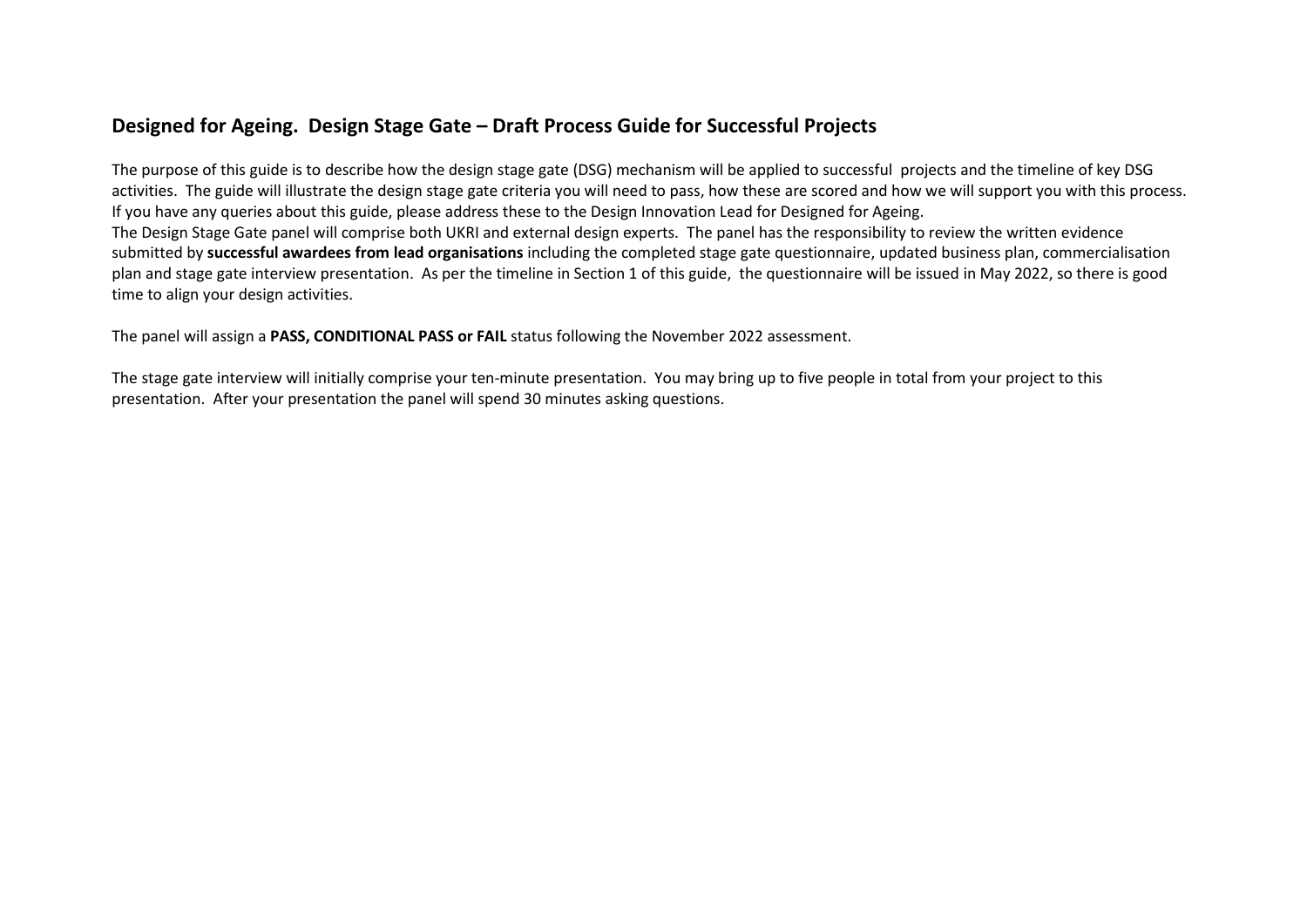## **1. Design Stage Gate: Timeline Activity View – 2022**

This timeline table describes the sequence of events which support the design stage gate (DSG) review. At any point in the timeline, information from your project relating to the design stage gate may be shared with the design stage gate panel.

| <b>Timeline</b>  | Activity                                                                                                                         |
|------------------|----------------------------------------------------------------------------------------------------------------------------------|
| 2022             |                                                                                                                                  |
| <b>May</b>       | Awards made by 01 May 2022.<br>$\circ$                                                                                           |
|                  | Named contact(s) from your lead organisation to be supplied for the design stage gate review process - these could be<br>$\circ$ |
|                  | the Monitoring Officer's point of contact too.                                                                                   |
|                  | DSG introduction as part of project start-up meetings with awardees, Monitoring Officer and Innovation Lead.<br>$\circ$          |
|                  | You will be given the Design Stage Gate Questionnaire which will be used for November review.<br>$\circ$                         |
| June             | Innovation Lead commences monthly check-in calls to review project progress.<br>$\circ$                                          |
| July             | Innovation Lead monthly check-in, in preparation for Design Stage Gate review in November.<br>$\circ$                            |
|                  | End July Monitoring Officer quarterly review.<br>$\circ$                                                                         |
| <b>August</b>    | Innovation Lead monthly check-in, in preparation for Design Stage Gate review in November<br>$\circ$                             |
| <b>September</b> | Date for interviews in November confirmed within the prescribed period for your formal Design Stage Gate review.<br>$\circ$      |
|                  | We will send a reminder for the 01 November submission date for your completed stage gate questionnaire, business<br>$\circ$     |
|                  | plan, commercialisation plan and stage gate interview ten-minute presentation                                                    |
| <b>October</b>   |                                                                                                                                  |
|                  | Innovation Lead monthly check-in, in preparation for Design Stage Gate review in November.<br>$\circ$                            |
|                  | Opportunity for you to resolve any last-minute queries re your questionnaire.<br>$\circ$                                         |
| <b>November</b>  | End October Monitoring Officer quarterly review.<br>$\circ$                                                                      |
|                  | 01 November deadline for submission of stage gate questionnaire, business plan, commercialisation plan and stage<br>$\circ$      |
|                  | gate interview ten-minute presentation.<br>07-18 November - likely Design Stage Gate interview panels.                           |
|                  | $\circ$                                                                                                                          |
|                  | Week commencing 28 November, all projects are formally informed of design stage gate interview outcome, including<br>$\circ$     |
|                  | any conditions for continued funding.                                                                                            |
| <b>December</b>  | Termination and/or Amendment letters are sent by UKRI as appropriate.<br>$\circ$                                                 |
|                  | Failed projects can make no claims beyond 01 December and will receive no further funding.<br>$\circ$                            |
|                  | An appeals process is available to failed projects. Details are provided in the Grant Offer Letter (GOL)<br>$\circ$              |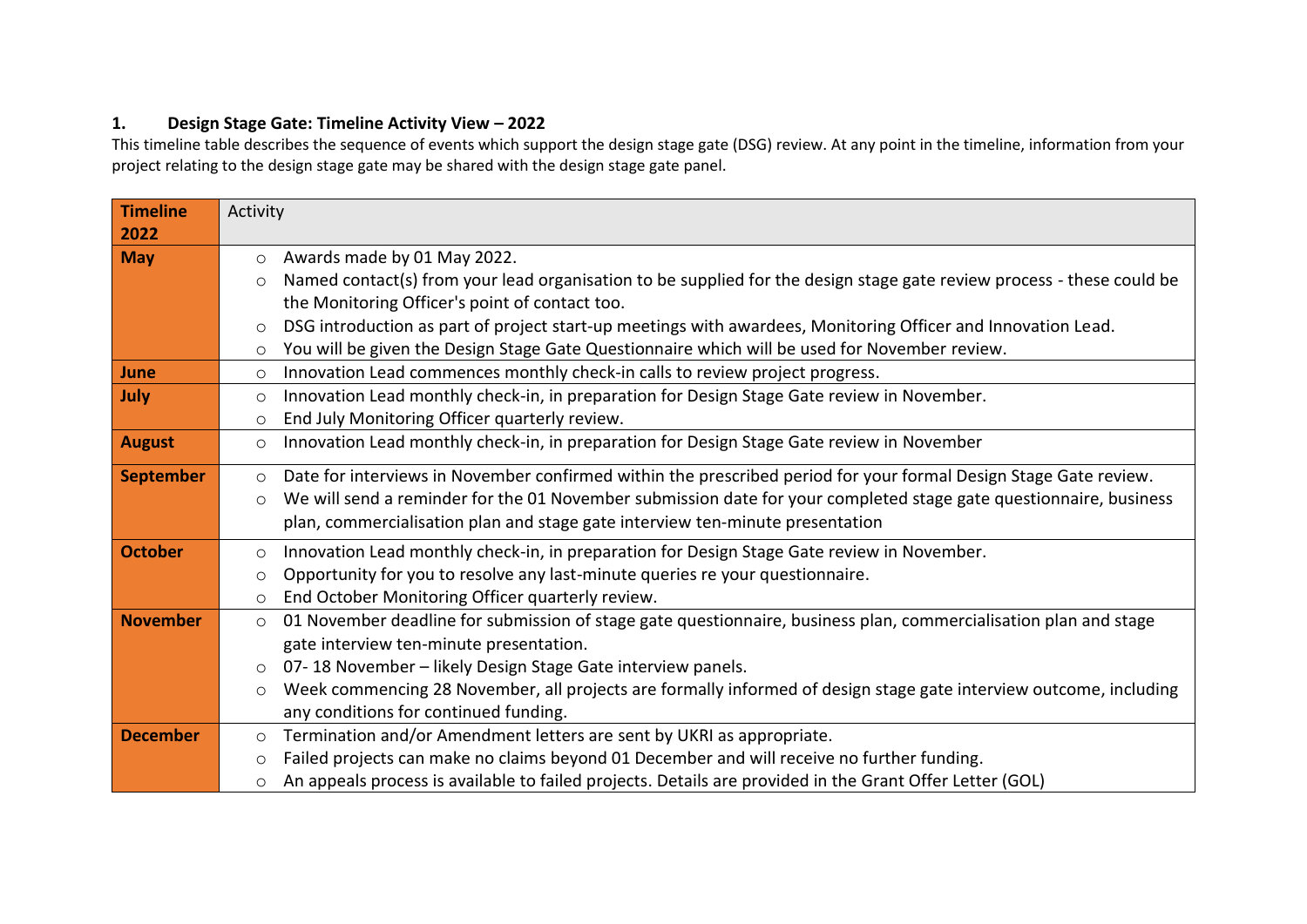## **2. The Design Stage Gate Questionnaire**

The Design Stage Gate Questionnaire comprises five dimensions which are assessed as shown. Each dimension contains up to two assessment criteria. The response to each criterion (except the business plan and commercialisation plan) must be a maximum of 400 words and presented in Arial font (Size 11). The business plan and commercialisation plan must be a maximum of 3 pages each presented in Arial font (size 11). Each criterion will be assessed and scored out of a maximum of 10. An individual score of 5 or less may give rise to a conditional pass or a fail. Each gate dimension can have a maximum score of 20. We represent the total score as a percentage, and 70% is the quality threshold.

#### **2.1 Evidence of User Engagement**

*(How have you engaged with your users and how have you recorded and applied the user feedback to better develop your service)*

- a. Provide details of the user groups you have worked with on this project. Provide evidence of user group diversity and regularity of contact.
- b. Describe the user feedback analysis methodology you deploy on this project. How did it drive your design decision to inform your solution's functionality and attributes?

#### **2.2 Evidence of People Centred Design**

*(What adaptations have you made to improve your service as informed by engaging with your users? Have any new risks been identified by making these adaptations? If no change was needed, please explain how this is based on your users' feedback)*

- a. Provide details of adaptations you have made to your service through deploying people-centred design. If you have made no adaptations as a result of deployment, explain why.
- b. Provide details of any new or changed risks identified as a result of making or not making these adaptations. A risk register or risk table should be included.

#### **2.3 Evidence of Take Up & Acceptance Within Practice Community**

*(How have your users benefitted from your service implementation and adoption? Describe how this supports future demand for the service)*

- a. Provide evidence that your user group have experienced some early indications of healthy ageing benefits following their use of your solutions.
- b. Provide evidence which supports the anticipated demand for your service specifically within your user group.

### **2.4 Augmented Proof of Market**

*(Describe how the demand for your service has increased beyond your user group. Are new stakeholders interested? Do you think you have further evidence to support your initial claims that your solution is scalable?)*

- a. Can you evidence that your anticipated market size and share is credible? Explain how this is justified based on your user group feedback.
- b. Can you evidence that your solution is scalable through new partnerships and customer engagements? Have others become interested in your offering since the 'user group' was established?